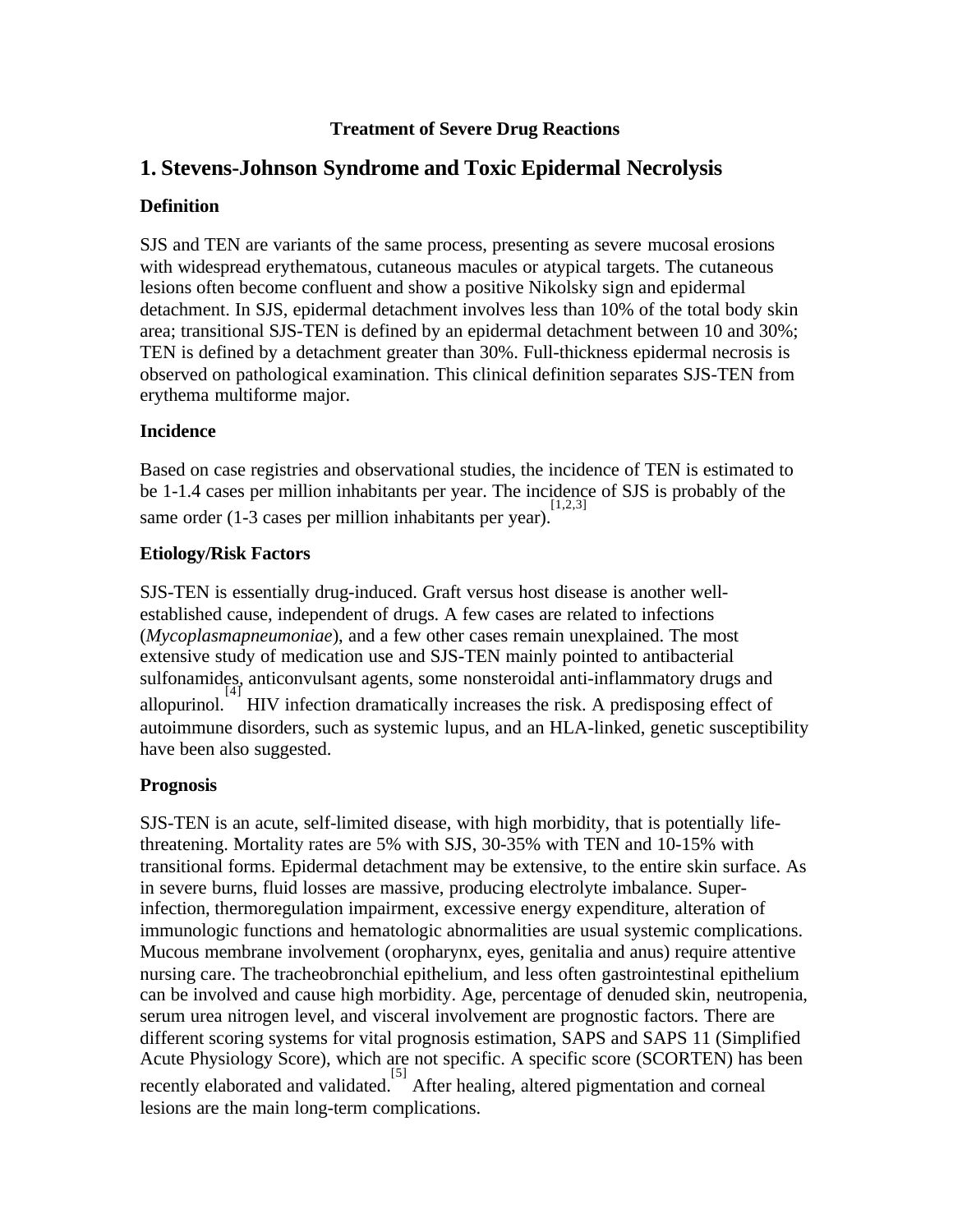### **Treatment**

#### **Early management**

The management of patients must be prompt; early diagnosis with the early recognition and withdrawal of all potential causitive drugs is essential to a favorable outcome. Morbidity and mortality increase if the culprit drug is withdrawn late. We observed that death rates were lower when causative drugs with short elimination half-lives were withdrawn no later than the day when blisters or erosions first occurred. No difference was seen for drugs with long half-lives.<sup>[6]</sup>

Second, intravenous fluid replacement must be initiated using macromolecules or saline solutions.

Third, the patient must be transferred to an intensive care unit or a burn center. Prompt referral reduces risk of infection, mortality rate and length of hospitalization. [7,8,9]

#### **Symptomatic treatment**

**General principles.** The main types of symptomatic treatment are the same as for burns, and the experience of burn units is helpful for the treatment of TEN: environmental temperature control, careful and aseptic handling, sterile field creation, avoidance of any adhesive material, maintenance of venous peripheral access distant from affected areas (no central line when possible), initiation of oral nutrition by nasogastric tube, anticoagulation, prevention of stress ulcer, and medication administration for pain and anxiety control are all essential.

However, TEN and burned patients are not identical: burns happen in a very short time period (a few seconds) and do not spread thereafter; the TEN-SJS progress occurs during several days, including after hospital admittance. Cutaneous necrosis is more variable and often deeper in burns than in TEN.

These differences induce a some important management specificities. Subcutaneous edema is a very uncommon feature of TEN, in contrast with burns, probably because of milder injury to blood vessels. Therefore the fluid requirements of TEN patients are habitually two-thirds to three-fourths of those of patients with burns covering the same area. Since the lesions are restricted to the epidermis and usually spare the hair follicles, the regrowth of epidermis is quick in patients with SJS-TEN. This supports a different approach of topical treatment.

**Systemic management.** Pulmonary care includes aerosols, bronchial aspiration and physical therapy. If the trachea and bronchi are involved, intubation and mechanical ventilation are nearly always necessary. Early and continuous enteral nutrition decreases the risk of stress ulcer, reduces bacterial translocation and enterogenic infection, and allows earlier discontinuation of venous lines. <sup>[10]</sup> Phosphorus levels must be measured and corrected, if necessary. Profound hypophosphoremia is frequent and may contribute to altered regulation of glycemia and to muscular dysfunction. Most authors do not use prophylactic antibiotics. Catheters are changed and cultured regularly. Bacterial sampling of the skin lesions is performed the first day and every 48 hours. Indications for antibiotic treatment include an increased number of bacteria cultured from the skin with selection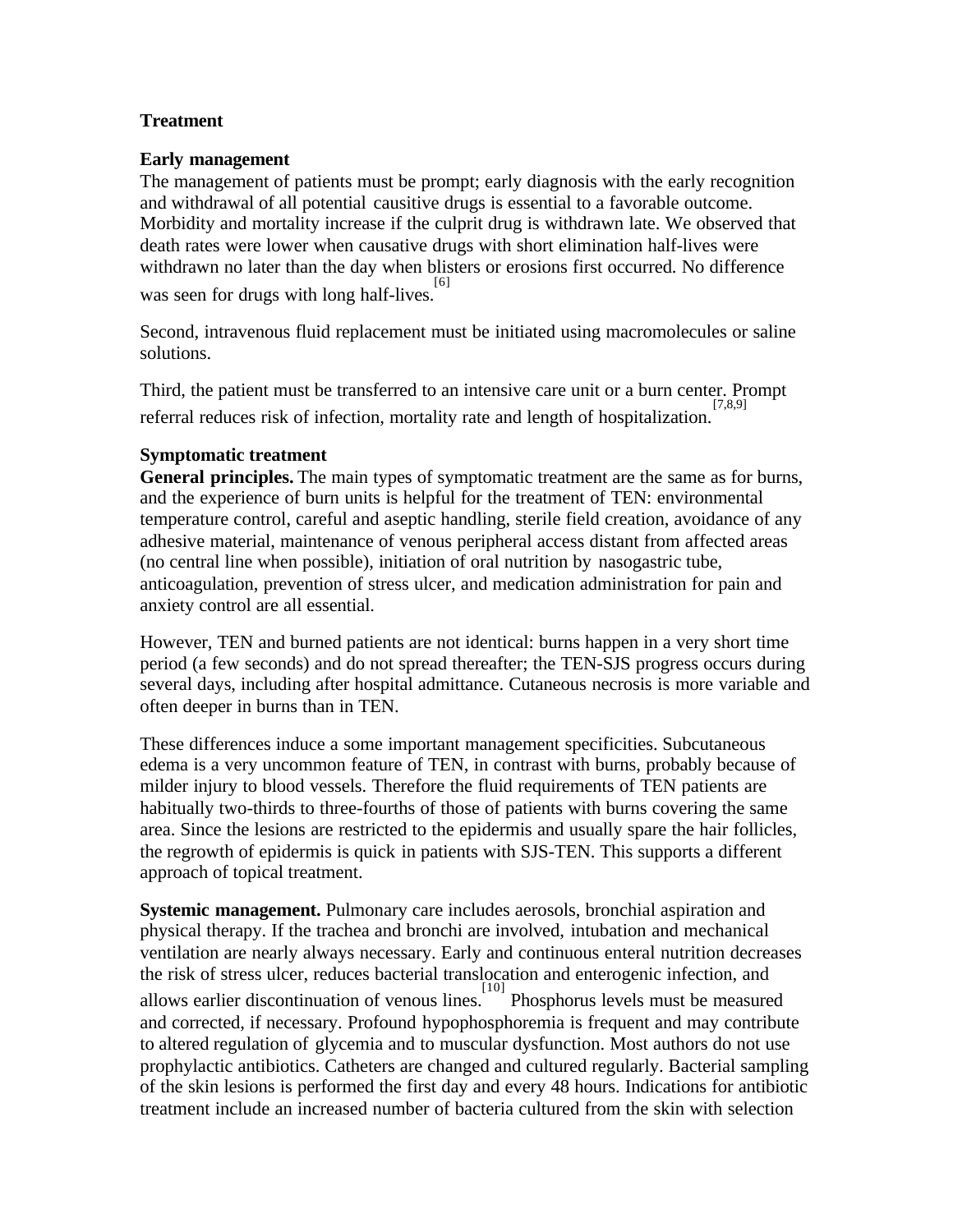of a single strain, a sudden drop in temperature, and deterioration in the patient's condition. *S. aureus* is the main bacteria present during the first days, and gram negative strains appear later.

Environmental temperature is raised to 30 to 32 degrees,C. This reduces caloric losses through the skin and the resultant shivering and stress. Heat loss can also be limited by raising the temperature of antiseptic baths to 35v' to 38(C and by using heat shields, infrared lamps, and air-fluidized beds.

Some drugs are needed. Thromboembolism is an important cause of morbidity and death; effective anticoagulation with heparin is recommended for the duration of hospitalization. [<sup>[11]</sup> Although this results in increased bleeding from the skin, it is usually limited in amount and does not require additional transfusion. Antacids reduce the incidence of gastric bleeding. Emotional and psychiatric support must not be forgotten. Tranquilizers such as diazepam and morphinic analgesics can be used liberally if the respiratory status permits.

Insulin is administered when hyperglycemia leads to overt glycosuria or to increased osmolarity.

Many reviews have been published about intravenous and oral supplementation on burn care: oxandrolone and human growth factor are effective for decreasing hypercatabolism and net nitrogenous loss; [12,13] ornithine alpha-ketoglutarate supplementation of enteral feeding is effective to reduce wound healing time;  $\frac{1}{14}$  high dose ascorbic acid (66 mg/kg) per hour) given during the first 24 hours reduces fluid volume requirements. [15] usefulness of these treatments is not established in TEN/SJS and is probably lower than for burns because of a shorter duration of skin detachment.

**Topical management.** No consensus exists about topical care. Possible approaches may be conservative or more aggressive (large operative debridement). In our opinion, conservative care is better than any surgical method. Even though we did not perform any study, it has been our experience that the areas with a positive Nikolski, potentially detached by any trauma healed much more rapidly where the epidermis stayed on site than on similar areas where the epidermis had been detached. We leave in place the involved "detachable" epidermis and use dressings only to protect it. Topical antiseptics (0.5% silver nitrate or 0.05% chlorhexidine) are used to paint, bathe, or dress the patients. Dressings may be gauzes with petrolatum, silver nitrate, polyvidoneiodine, or hydrogels. Some authors use biologic skin covers after epidermal stripping (cadaveric allografts, cultured human allogeneic or autologous epidermal sheets). New dressings are being investigated: Apligraft(r), Biobrane(r), TransCyte(r) (human newborn fibroblasts cultured on the nylon mesh of Biobranee). In burns, topical recombinant bovine basic fibroblast growth factor allowed faster granulation tissue formation and epidermal regeneration than placebo. [16]

Prevention of ocular sequelae requires daily examination by an ophtalmologist. Eye drops, physiologic saline, or antibiotics if needed, are instilled every 2 hours and developing synechiae are disrupted by a blunt instrument. It is suggested that wearing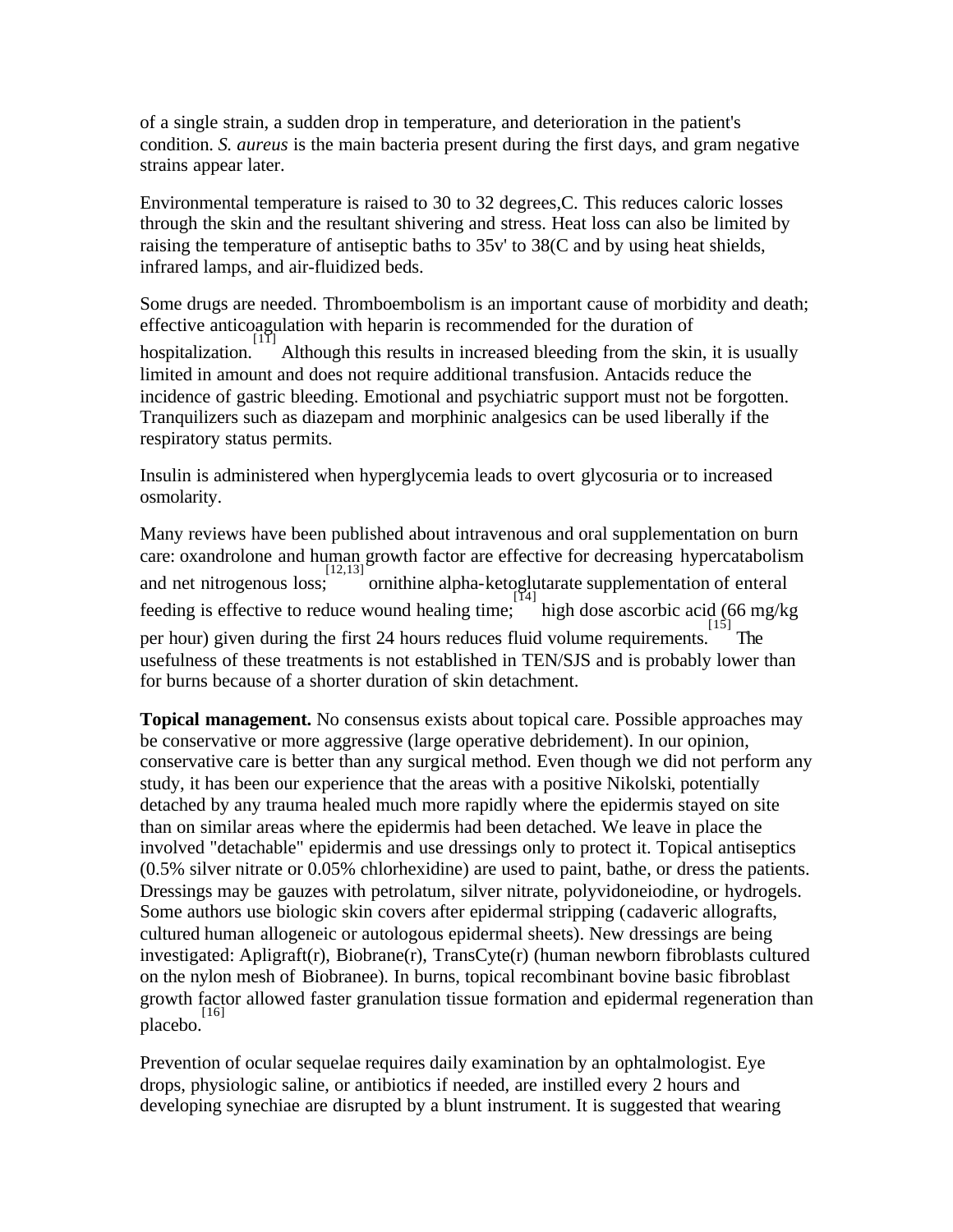gas-permeable scleral contact lenses reduces photophobia and discomfort; these lenses improve visual acuity and heal corneal epithelial defects in half of patients.  $[17]$ 

Oral and nasal crusts are removed, and the mouth is sprayed with antiseptics several times a day.

## **Specific treatment**

**Corticosteroids.** Corticosteroid use is highly debated. These drugs are a mainstay in some units, bur other investigators consider systemic corticosteroids to provoke prolonged wound healing, increased risk of infection, masking of early signs of sepsis, severe gastrointestinal bleeding and increased mortality. A review of the literature shows only patients series and no randomized clinical trials. Several articles reported corticosteroids benefit: Tegelberg used 400 or 200 mg prednisone/day, gradually diminished over a 4 to 6 week period, and observed a single death among eight patients [18] . Others series claimed also excellent results but the diagnosis of SJS-TEN was debatable for most of the cases. [19,20,21,22,23] In two retrospective studies, no difference in mortality rates or infectious complications was noted in patients who received steroids before or after referral. [24,25]

By contrast, other studies claimed that corticosteroid use was detrimental. Thirty patients with SJS or TEN were included in an uncontrolled prospective study. The first 15 patients received corticosteroids and the mortality rate was 66%. Therefore, the next 15 erm in the mortality rate was 33%.<sup>[26]</sup> Both groups patients were treated without corticoids and the mortality rate was 33%. <sup>[26]</sup> Both groups were similar in other described aspects. However, 11 of the 15 patients "without corticosteroids" had received corticosteroids prior to referral. Thus no conclusion may be made about exclusive early administration of corticosteroids. In a retrospective study, a multivariate analysis of prognostic factors showed that corticosteroid therapy was an independent factor for increased mortality.<sup>[7]</sup> Other series provided the same conclusion. [27]

Moreover, many TEN cases have occurred during treatment with high doses of corticosteroids for preexistent disease. [4,28,29]

In conclusion, today, according to most authors, systemic corticosteroids are of unproven benefit in early forms and are clearly deleterious in advanced forms of TEN/SJS.

## **Intravenous immunoglobulin (IVIG)**

One uncontrolled clinical trial pointed out the possible usefullness of IVIG. It was based on in vitro demonstration that intravenous immunoglobulins can inhibit Fas-Fas ligand mediated apoptosis. Ten consecutive patients with TEN of moderate severity were treated with different doses of IVIG (0.2 to 0.75 g/kg of body weight per day for four consecutive days); all survived . However, no randomized clinical trial is published on this, and other authors have not obtained the same results. Rational evaluation of the benefit of this treatment cannot currently be done.

## **Immunomodulating agents**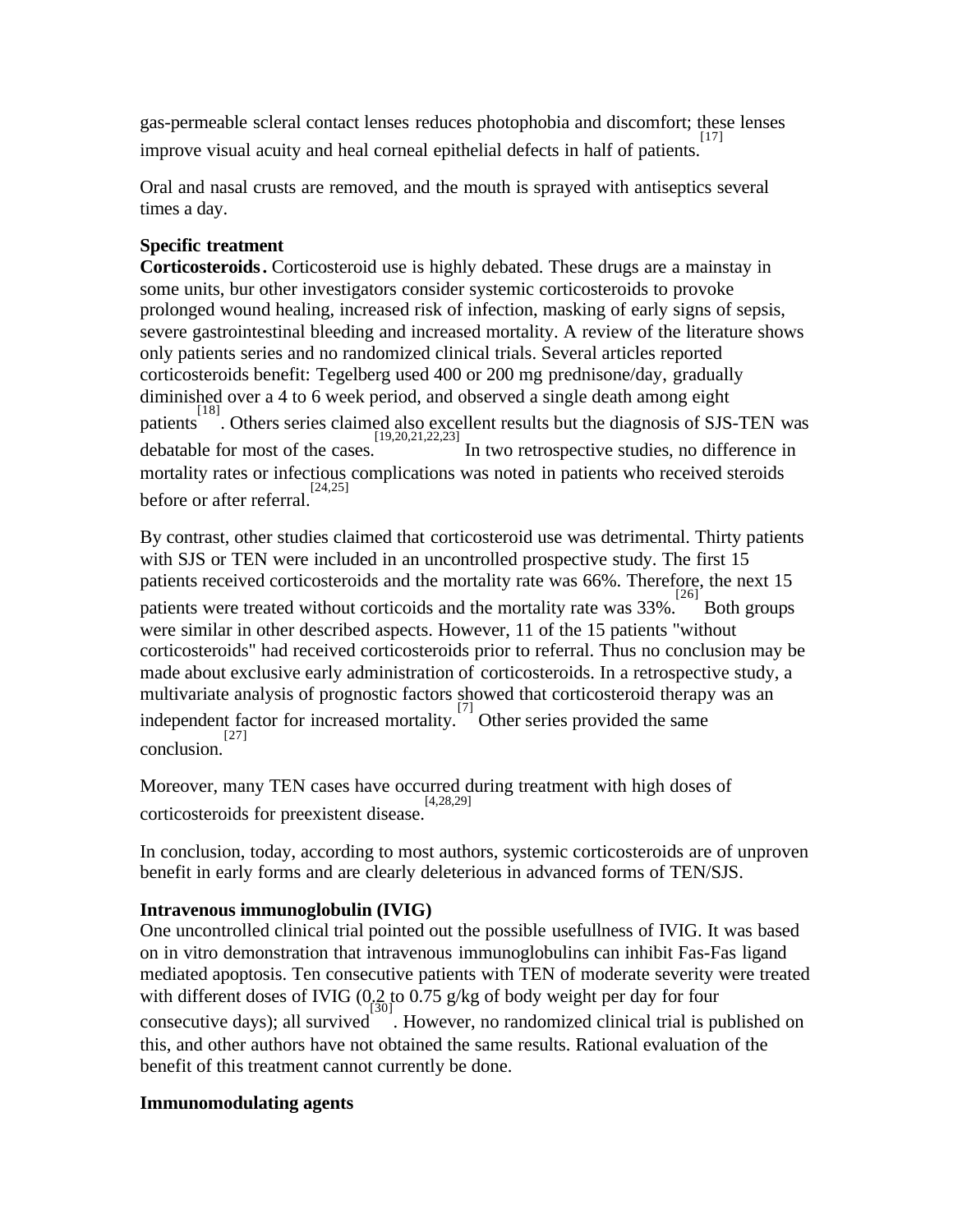Some case reports claimed a benefit of plasmapheresis for treatment of TEN/SJS. However, according to an open trial (8 consecutive patients with historical controls), plasma exchange produces no significant difference in mortality, length of hospital stay, or time to re-epithelialization. [31]<br>Cyclophosphamide was also proposed. Eight patients with TEN were treated by only cyclophosphamide (initial dose: 300 mg per day); all survived. <sup>[32]</sup> Other series are not interpretable, on account of concomitant therapy by cyclophosphamide and corticosteroids. Anecdotally, some cases of cyclophosphamideinduced TEN were reported; one included a positive rechallenge test.

In a retrospective comparative study, cyclosporin was safe and was associated with a more rapid re-epithelialization rate and a lower mortality rate (0/11 vs. 3/6) than treatment with cyclophosphamide and corticosteroids [33] . Cyclosporin has also received attention as a useful drug for treatment of TEN, however, further investigations are needed to evaluate the real value of cyclosporin.

**N-acetylcysteine .** NAC increases the clearance of several drugs and their metabolites and in vitro inhibits production of TNF-oc and IL- I P. We found no evidence of clinical effectiveness in TEN. A randomized trial has shown lack of effectiveness of NAC in prevention of hypersensitivity reactions to trimethoprim-sulfamethoxazole in patients with HIV infection.<sup>[34]</sup> Moreover, high doses of NAC may inactivate not only the culprit drug but also other drugs, potentially useful for the patient.

**Other medications.** We found only case reports but no good evidence on the use of granulocyte colony stimulating factor, heparin, monoclonal antibodies against cytokines and pentoxifylline.

**Thalidomide.** Thalidomide has been proposed as a treatment of TEN because it is a potent inhibitor of TNF-a action. This drug was tested in the only randomized clinical trial ever published in TEN. It was a double-blind, randomized, placebo-controlled study; the regimen was a 5-day course of thalidomide 400 mg daily. The study was stopped after the inclusion of only 22 patients because there was an unexplained significant excess of mortality in the thalidomide group (10 of 12 patients died, compared with 3 of 10 in the placebo group). [35] Based on this unique trial, thalidomide seems to be detrimental in TEN.

In conclusion, we believe that no specific treatment has been proven to be beneficial for TEN/SJS, which is a self-limited disease. For us, to date, the best management is supportive care alone.

#### **Follow-up**

**Sequelae.** Sun exposure must be avoided for several months because UV can worsen hyperpigmentation sequelae. Sunblocks are recommended.

Ophthalmologic follow-up is mandatory looking for sicca syndrome, keratitis and corneal lesions. If needed, artificial tears and lubricants are prescribed. The most severe inflammatory corneal lesions may progress for months or years and result in severe impairment of vision. Corticosteroid eye drops are not effective in preventing the activity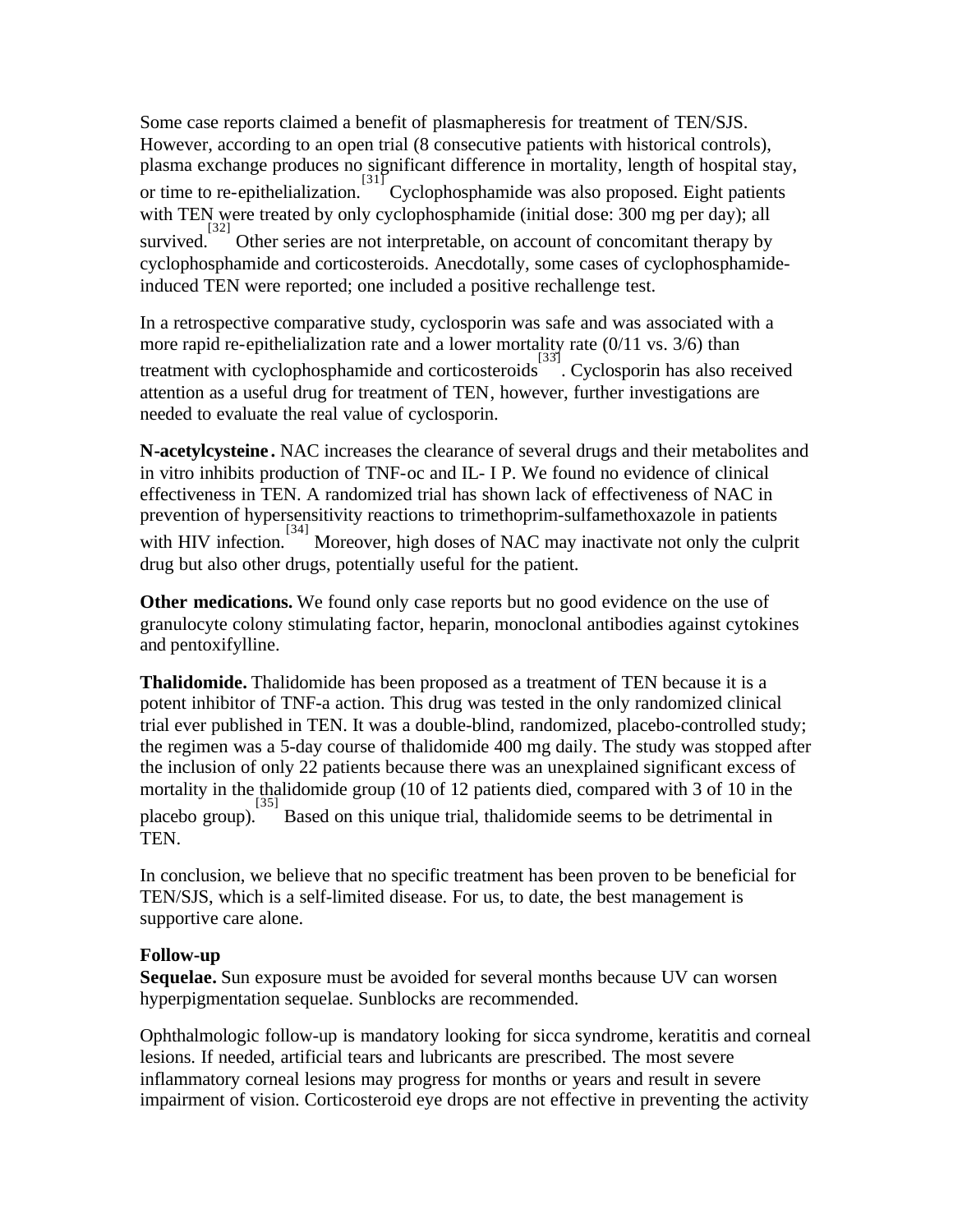of corneal lesions. Many ophthalmologists use topical cyclosporin, but there is no firm evidence for the efficacy of this treatment. The grafting of autologous cells from the limbus, supposed to contain stem cells is a promising approach. [36]

Synechiae in the mouth or genitalia may necessitate surgery. Glycemia must be followedup because diabetes may develop after SJS-TEN.

**Prevention of recurrence.** Survivors of TEN/SJS should not be re-exposed to the suspected offending agent(s) or to related compounds. For example, cross-reactions have been reported between different anticonvulsant agents or non-steroidal anti-inflammatory drugs, such as the oxicams. Drugs of the same pharmacologic class can be used provided they are structurally different from the culprit drug. Because genetic factors are suspected in drug-induced blistering disorders, the suspected drug should not be used in the blood relatives of the patient.

There are no specific statistics on the risk of re-use of culprit drugs or on the possibility of desensitization in patients with TEN. Some data are available for prevention or for desensitization in benign cutaneous adverse drug reactions, especially in AIDS. [37,38,39]

# **. Hypersensitivity Syndrome (DRESS)**

## **Definition**

A variety of hypersensitivity responses are responsible for most cutaneous reactions to drugs. The term 'hypersensitivity syndrome' usually refers to a specific, severe, idiosyncratic reaction, defined by a widespread and long-lasting papulopustular or erythematous skin eruption often progressing to exfoliative dermatitis, with fever, lymphadenopathy, and visceral involvement (hepatitis, pneumonitis, myocarditis,  $\sum_{i=1}^{n}$  periarditis, nephritis). Blood alterations are also rather characteristic with eosinophilia in about 90% and mononucleosis in about 40% of cases. In order to clarify the nosology, we have proposed the acronym 'DRESS' (Drug Rash with Eosinophilia and Systemic Symptoms) to name the hypersensitivity syndrome.<sup>[41]</sup>

## **Incidence/Prevalence**

For phenytoin, carbamazepine, and phenobarbital, the incidence of DRESS has been estimated to 1 reaction per 5,000 to 10,000 exposures.  $^{[42]}$ 

## **Etiology/Risk Factors**

By definition, drugs are the causal agent. Anticonvulsants, sulfonamides, dapsone, allopurinol, minocycline and gold salts are among the most frequent culprit drugs. Detoxification defects have been implicated in the pathophysiology of this syndrome, with an inherited component. Slow acetylation is probably one of the risk factors. A role of viral co-infection is also suspected (specifically, a reactivation of the herpes virus HHV6) [43,44,45] .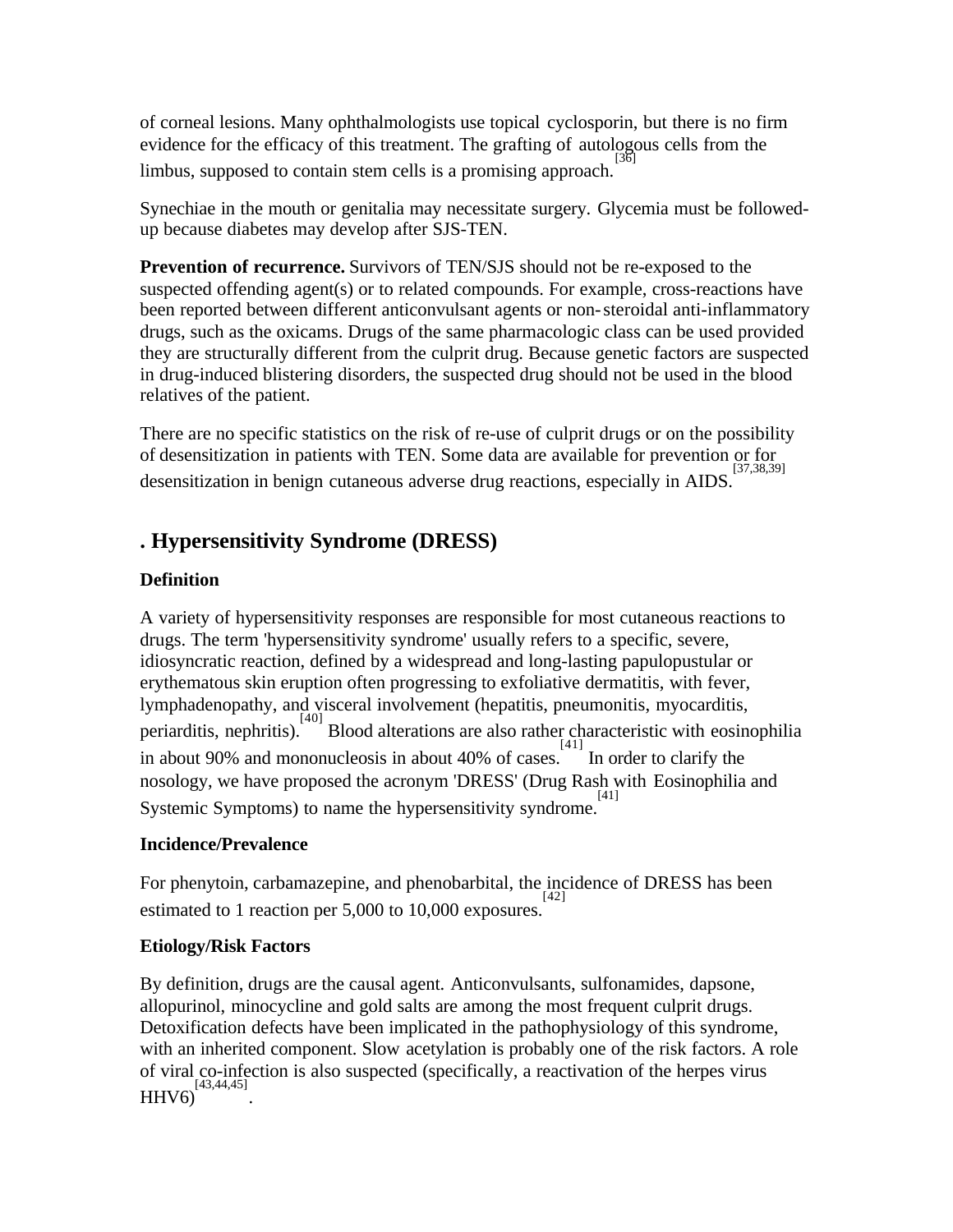#### **Prognosis**

DRESS is potentially life-threatening. The mortality rate is estimated at near 10%. In other cases, recovery is usually total. Rash and hepatitis may persist for weeks; some cases persist for months.

#### **Treatment**

#### **Acute period**

DRESS syndrome must be promptly recognized and all potential culprit drugs whitdrawn. The typical delay between beginning the administration of a drug and the onset of the reaction is two to six weeks.

Systemic corticosteroids are often used (0.5 to I mg/kg). This therapy rapidly improves symptoms and laboratory measurements, but its impact on the long term disease course is not known. Controlled clinical trials are lacking. Relapses of rash and hepatitis may occur as corticosteroids are tapered. A chronic HHV6 activation promoted by systemic steroids could explain these relapses.

While waiting for better evidence, we recommend using systemic steroids only for patients with life-threatening visceral manifestations such as insterstitial pneumonitis or nephrirtis. In milder cases, topical steroids improve the skin manifestations. Interferon cc has been used in a few cases of long-lasting DRESS. This is not enough to allow appropriate evaluation.

When the skin rash results in exfoliative dermatitis supportive care consists of warming the environmental temperature and using local antiseptics and topical corticosteroids. If the erythroderma is severe, the cutaneous blood flow is significantly increased; cardiac failure may occur in elderly patients or those with prior cardiac disease and should be carefully monitored and treated. Oral antipyretics and topical corticosteroids are helpful to decrease this risk.

#### **Prevention of recurrence**

To distinguish the culprit drug among several suspected drugs, drug administration timing and its temporal relationship to the onset of the syndrome must be evaluated in detail. The use of flow sheets documenting symptoms, drugs and dates may be helpful. Consideration must be given to the liklihood of a particular drug to cause the syndrome when multiple drugs are involved. Patch tests and in-vitro lymphocyte tests have been used, but the sensitivity and specificity of these tests are variable, depending on the drug.

Cross-reactions are frequent between the three main aromatic anticonvulsants (phenytoin, carbamazepine, phenobarbital), and all three must be avoided by the patient if one has been causative. It may be difficult to find a safe alternative anticonvulsant therapy.

As for TEN/SJS, first-degree relatives should be alerted to their elevated risk of such reactions to the same drug(s).